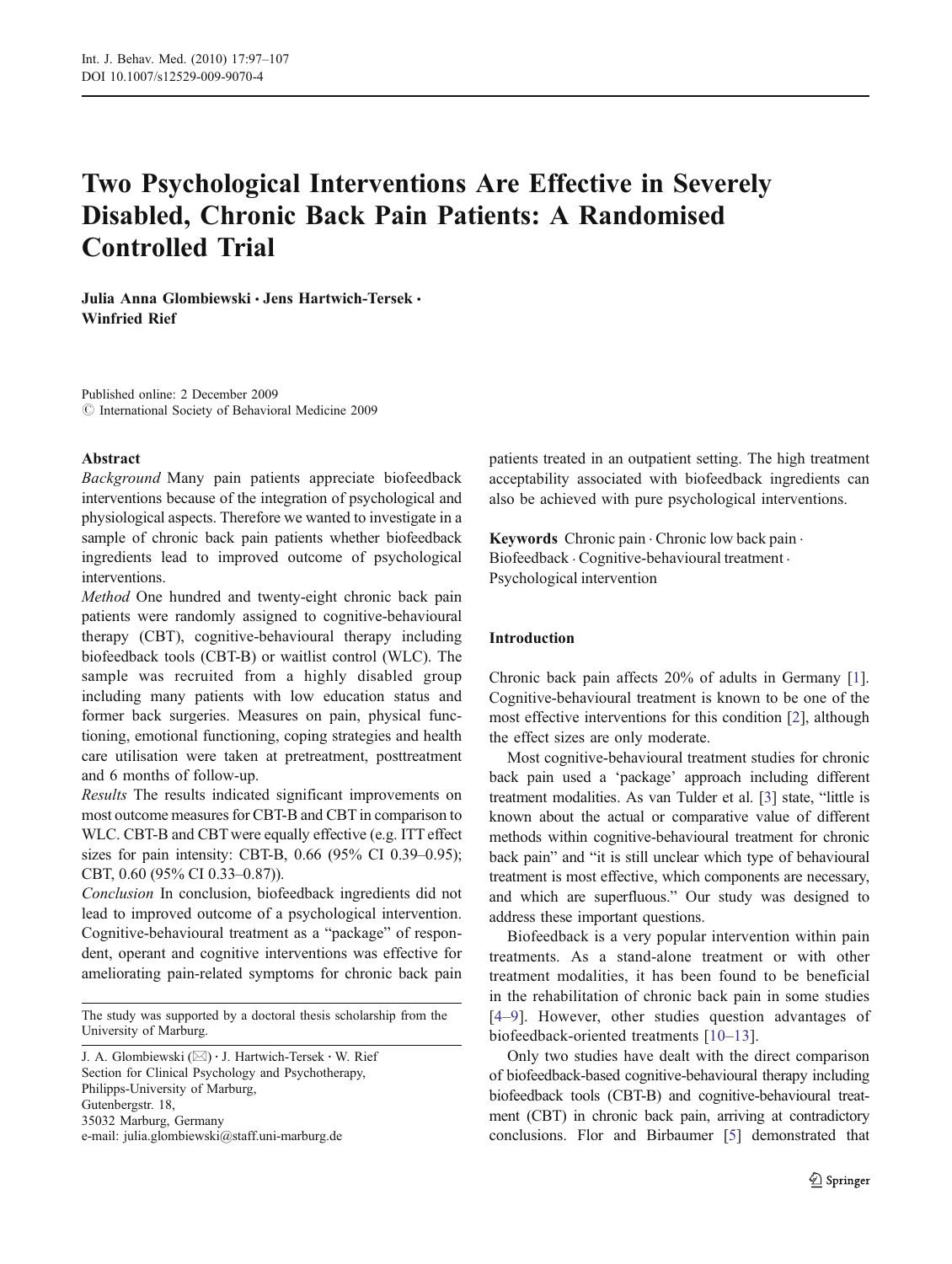electromyography (EMG) biofeedback was significantly more effective than cognitive-behavioural therapy or conservative medical treatment at 6-month and 2-year follow-ups. In contrast, Newton-John et al. [7] found no significant difference between CBT and EMG biofeedback. The authors concluded that their findings could be limited due to including only mildly disabled patients and a very small sample size. Thus, it still remains unclear how or even whether back pain patients profit from the inclusion of biofeedback within cognitive-behavioural treatments.

The present study was designed to examine effects of biofeedback as intervention within outpatient cognitivebehavioural treatment of chronic back pain. To our knowledge, it was the first randomised controlled clinical trial to address this specific question. Based on the results reported by Flor et al. [5], we hypothesised (hypothesis "B") that participants treated with CBT-B would report more treatment gains than patients treated with CBT concerning principal outcome measures of pain and treatment satisfaction at posttreatment and 6 months of follow-up.

To test the general effectiveness of treatment, we additionally hypothesised (hypothesis "A") that CBT and CBT-B for chronic back pain would be effective in comparison to waitlist control (WLC) [14].

# Method

The study was conducted following CONSORT guidelines and guidelines for rating the quality of psychological trials for pain published by Yates et al. [15].

#### Sample Size Estimation

To detect effects of  $d=0.2$  (repeated measures analysis of covariance, within–between interaction) with 95% power we estimated a total sample size of  $N=86$  ( $n=43$  per group). We expected small effect size according to Cohen [16] because we compared two active treatments. The estimations were calculated with g\*power [17]. Taking possible missing data and dropout into account, we aimed for a sample size of 120.

## Participants

Participants were 128 adults form Marburg and surroundings. Marburg is a German university city with a population of around 70,000. The patients were medical care seekers, referred over a 3-year period from two outpatient anaesthesiology centres (54.3%) and several general practitioners' offices in Marburg (31.3%) or self-referrals through media advertisements in local newspapers (14.4 %). The cooperating

anaesthesiologists and general practitioners were informed about inclusion criteria (checklist) and notified their patients about the possibility to participate in the study. This sampling procedure reflects clinical practice in Germany, where general practitioners or outpatient medical specialists can refer patients to outpatient psychological treatment. Inclusion criteria were as follows: musculoskeletal pain of the low back, mid back or upper back as a major complaint, and pain duration of at least 6 months on most days of the week. Exclusion criteria were: severe alcohol or drug abuse, psychotic disorder, organic brain damage and ongoing psychological treatment. To ensure high clinical relevance through low selection bias, we did not define further exclusion criteria.

Therapists and Treatment Fidelity

The four therapists were one female licensed cognitivebehavioural therapist (treated five of the 116 intention-totreat patients=4.3%) and two female (one of them treated 44 patients=37.9%, the other 16 patients=13.8%) and one male (treated 51 patients=44%) Ph.D. students and advanced trainees in cognitive-behavioural therapy. Patients were randomly assigned to therapists. At the end of the study randomisation was interrupted by replacing the first author by another female therapist at the end of the study who treated 16 patients.

All therapists were trained in a standardised treatment plus biofeedback and were supervised weekly by licensed cognitive-behavioural therapists and supervisors. Treatments were described in detailed session-by-session protocols to maintain treatment fidelity. Selected videotapes of therapy sessions were discussed during supervision contacts to ensure adherence to protocols.

### Procedure

The study was approved by the German Psychological Society Ethics Committee and registered in a public trials registry (trial code: NCT00454064) ([http://www.clinicaltrials.](http://www.clinicaltrials.gov) [gov\)](http://www.clinicaltrials.gov). According to ethical requirements, all subjects were informed about the nature of the study and written informed consent was obtained. Patient recruitment began in September 2004. The last 6 months of follow-up measures were requested in January 2008.

The study was conducted at an outpatient clinic for psychological interventions at the University of Marburg, Germany. One hundred and forty patients contacted the clinic about the stud. A semi-structured interview, conducted by one of the therapists, which took about 1 h to complete, was carried out to determine eligibility for the study. Twelve patients were excluded due to not meeting inclusion criteria (Fig. 1).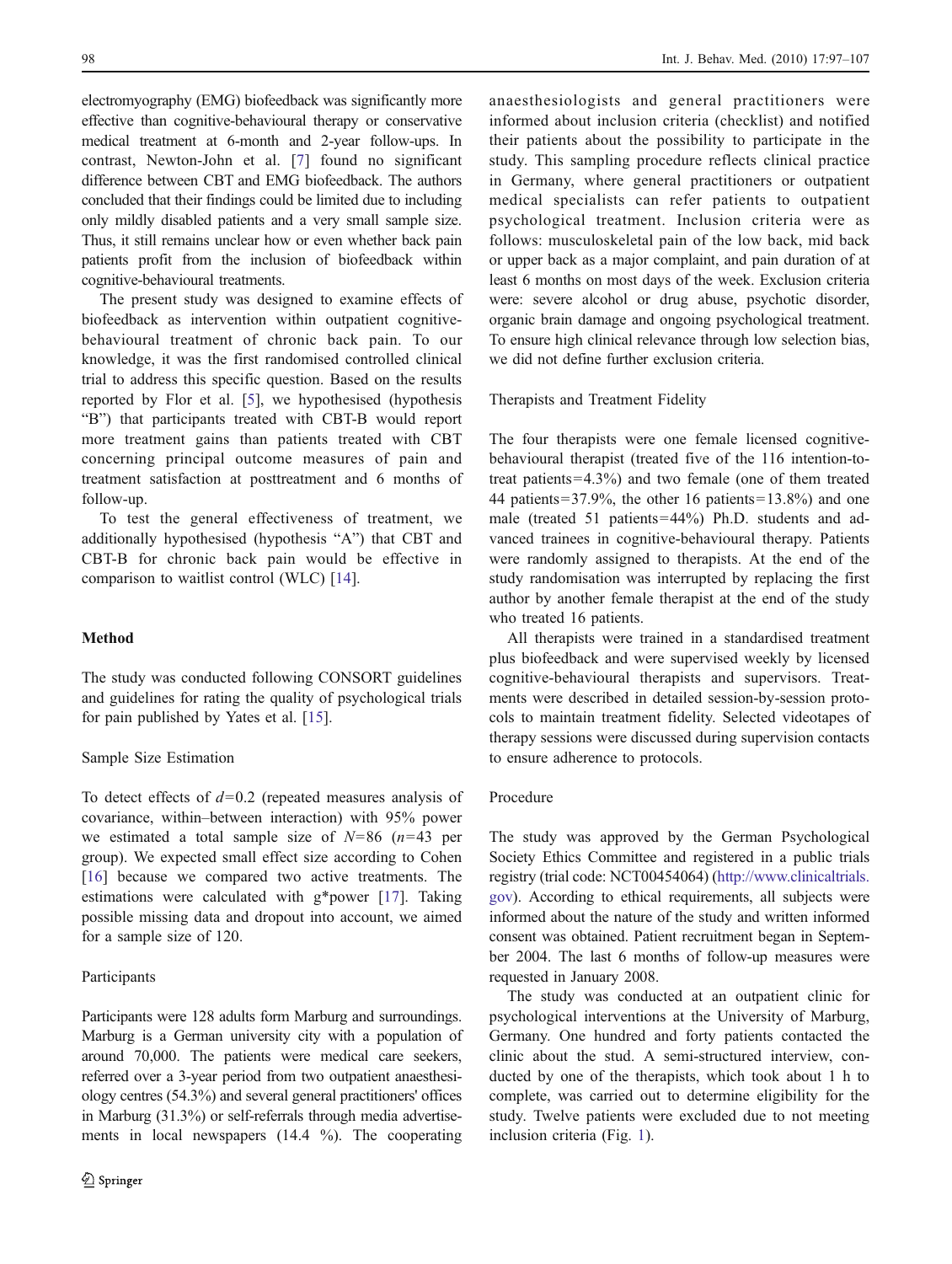

Fig. 1 Flow of the participants through the study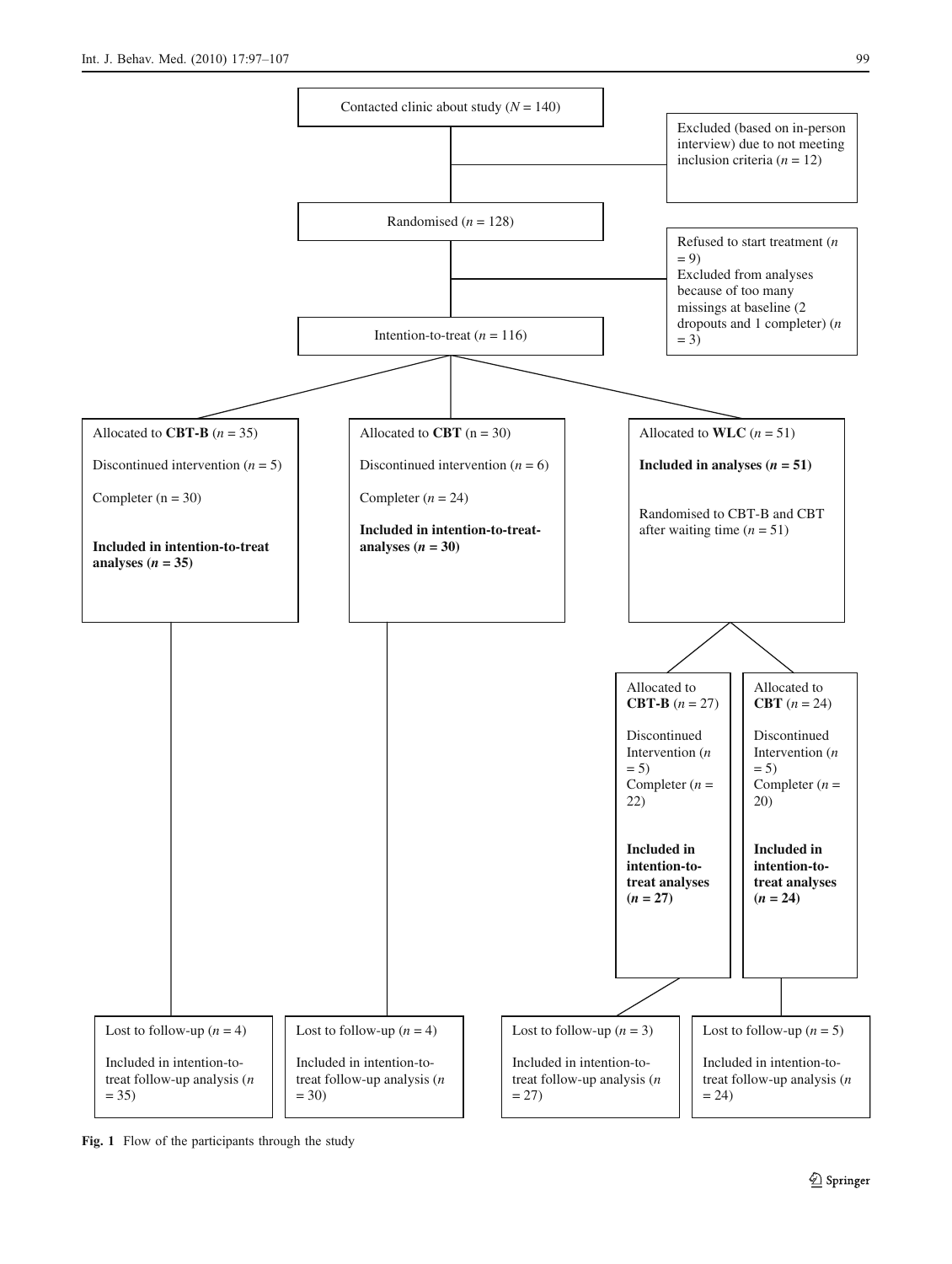After the patients had given their consent to participate in the study, they were randomly assigned to either WLC, CBT or CBT-B. The randomisation method was simple randomisation (random number generator) performed by a person who was not involved in assessment or treatment delivery. The allocation process was coordinated by the first author and occurred before the study information took place. There were two waves of randomization. In a first wave, participants were randomised over the three conditions (WLC, CBT-B and CBT). In a second wave, participants that were allocated to the WLC and who had waited 4 months were randomised over the two treatment conditions. Both active treatments consisted of 25 1-h sessions (including two 1-h diagnostic interviews conducted at the beginning of treatment), conducted weekly in an individualised format. Treatment was defined as complete when 17 sessions were attended. The average duration of treatment was 8 months. There were no differences between the two interventions groups on the average length of treatment. This length of psychological treatment is typical in Germany (so-called short-term psychotherapy) and was chosen to ensure the generalisability of outcomes by measuring the effects of treatment under "real world" clinical settings. Measures were taken at pretreatment (and additionally 4 months prior to treatment for the WLC group), at posttreatment and at 6 months of follow-up.

# Treatments

Cognitive-behavioural therapy The initial phase of the programme included information about biopsychosocial aspects of pain (sessions 1 and 2), goal setting (session 3), progressive muscle relaxation (sessions 4, 5 and the first 15 min of most of the following sessions), activity scheduling (sessions 6–8 and 13), cognitive therapy for restructuring pain cognitions (sessions 9 and 10), restructuring of fear avoidance beliefs (session 12), breathing exercises and further progressive muscle relaxation training (sessions 11 and 15), attention diversion (session 14), relapse prevention strategies (session 17 and the last session) and stress-coping skills.

Cognitive-behavioural therapy and biofeedback The treatment was identical to CBT, but many of the interventions were supported by biofeedback (40% of treatment time), mainly EMG biofeedback. The aims of the biofeedback intervention were as follows: (a) to reduce tension in specific muscles, (b) to increase generalised relaxation and (c) to increase self-efficacy. Skin-conductance-level biofeedback and respiratory biofeedback were also occasionally offered for demonstration purposes, but the main goal for every patient was to achieve self-control by learning muscle self-control (through EMG biofeedback). The

protocol of using biofeedback was completely standardised to ensure that the sessions will be comparable between subjects. For every session a protocol existed, where the therapist had to state if he or she exactly followed it. In sessions 1 and 2, the effect of stress on muscle tension and skin conductance level was demonstrated using visual feedback of bodily reactions. In sessions 4, 5, 11 and 15, patients practised muscle relaxation while visual EMG feedback and skin-conductance-level feedback was provided. The rationale of progressive muscle relaxation was also offered. In EMG feedback, up to four EMG electrodes were attached to painful areas of the back (over trapezius and erector spinae muscle groups). Patients exercised in sitting and standing positions and also while recalling stressful events; during these exercises, they tried to modify the physiological changes that accompanied the stress reaction [18]. Feedback trials were interspersed with no-feedback trials to facilitate the generalisation of the physiological relaxation response. Patients were encouraged to practise progressive muscle relaxation or any other relaxation technique to achieve lower levels of muscle tension. In sessions 11 and 15, breathing techniques were introduced while respiratory feedback was given. In sessions 9 and 10, the impact of cognitions on muscle tension and skin conductance level was demonstrated using EMG biofeedback and respiratory biofeedback. In session 12, dynamic EMG training [19] was applied (EMG biofeedback). Patients were also encouraged to exercise relaxation at home. CBT-B and CBT sessions were designed to have the same duration to have equal doses of therapy time and attention in both conditions.

The manual is under preparation for publication in German language<sup>1</sup>.

### Measures

There were four assessment times: 4 months before starting treatment (only for subjects who were allocated to WLC), at pretreatment, at posttreatment and at 6-month follow-up (for all subjects). We chose outcome measures based on the recommendations of the Initiative on Methods, Measurement and Pain Assessment in Clinical Trials (IMMPACT) [14].

Pain measures Pain intensity was assessed with two measures. As the primary outcome, we chose an 11-point scale from German Pain Questionnaire DSF ranging from 0 (no pain) to 10 (pain at its worst) to rate the average pain intensity during the 4 weeks prior [20]. The questionnaire

<sup>&</sup>lt;sup>1</sup> Please contact Dr. Julia A. Glombiewski (julia.glombiewski@staff. uni-marburg.de) for further information on treatment manual.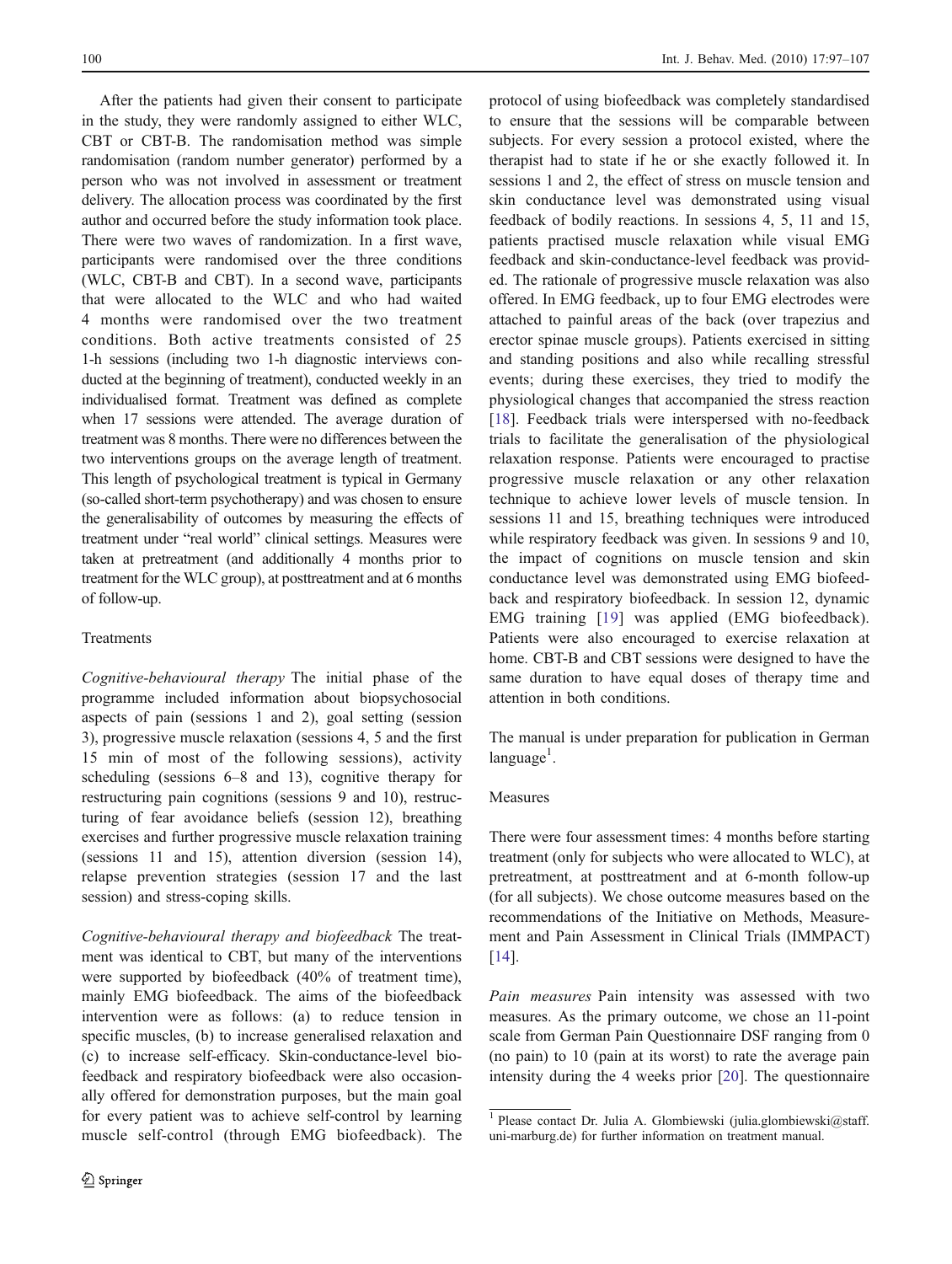was developed by the German Chapter of the International Association for the Study of Pain ([www.dgss.org](http://www.dgss.org)) and has good validity and excellent reliability [20]. Pain intensity was additionally measured over a period of 2 weeks prior to treatment, at posttreatment and follow-up using a pain diary. Subjects rated the pain intensity four times a day on a scale from 0 (no pain) to 10 (pain at its worst). For further analyses, data were averaged to generate a pain index score. The use of analgesics is also recommended as a possible pain-related outcome measure. Patients were asked to write down all drugs taken concurrently during the last 6 months at pretreatment, posttreatment and follow-up. A research assistant, trained by two experienced pain therapists, rated the medicines as "analgesics/adjuvant analgesics" or "others". The outcome measure was the self-reported number of pain drugs taken concurrently over a period of 6 months.

Physical functioning measures Pain disability was measured using the Pain Disability Index (PDI) [21]. The PDI is a measure of interference of chronic pain with functioning in each of seven life areas, generating a maximum global disability score of 7. The PDI is associated with measures of pain severity, affective distress and activity restriction, and has good psychometric properties [22]. Health-related quality of life was assessed by Health-Related Life Satisfaction Scale (FLZ) [23] (e.g. "I am satisfied with my physical health"). This questionnaire is commonly used in Germany to assess quality of life in medically ill patients [24]. It has good reliability and validity [23].

Emotional functioning measures Depression was measured with the Beck Depression Inventory (BDI) [25], a 21-item self-report questionnaire used to assess the affective, cognitive, motivational and physiological symptoms of depression. The BDI has been shown to have good psychometric properties, also in German samples [26]. The BDI is recommended as core outcome measure of emotional functioning in chronic pain clinical trials (without adjustment for presumed confounding by somatic symptoms) [14]. To assess patients' global retrospective perception of treatment effects at posttreatment and followup, we chose a 5-point transition question ("How are you feeling now (according to your pain problem) compared with when you started treatment?") with the following answer alternatives: "much better", "a little better", "no change", "a little worse", or "much worse". This kind of transition question was found to be a sensitive descriptor of overall effect of pain treatment compared to several measurements, [27]. Patients' satisfaction with treatment was assessed by two 5-point items ("Therapy was helpful (to deal with my pain problem)" and "I would recommend this treatment to a friend") with the following answer

alternatives: "yes" "probably", "undecided", "not really" and "no, not at all".

Symptoms and adverse events Potential adverse effects were assessed using the pain intensity questionnaire and the transition question. We defined an increase of pain intensity of 30 or more percent [14, 28] and answering the transition question with "little worse" or "much worse" as a change for the worse [27].

Additional measures In addition to the recommendations made by IMMPACT, we also considered coping strategies and health care utilisation as outcome measures. Cognitive and behavioural coping was assessed using the Coping Strategies Scale from the Coping Strategies and Pain-Related Distress Questionnaire (FESV) [29] (e.g. cognitive coping item: "when I am in pain, I do not give up", behavioural coping item: "when I am in pain, I do some relaxation training"). A sum score was used. High sum score means good behavioural and cognitive coping strategies. The FESV has been shown to have satisfactory psychometric properties and is commonly used in Germanspeaking countries. Health care use was operationalised by the self-reported number of doctor visits (for pain) in the 6 months prior to treatment, prior to posttreatment and prior to follow-up.

Demographic variables Demographic variables were obtained from a biographic questionnaire as well as from German Pain Questionnaire (DSF) [20] at pretreatment. Comorbidity was assessed by a structured clinical interview based on the DSM-IV during the first session.

#### Statistical Analyses

The Statistical Package for the Social Sciences (SPSS™, Windows version 12) was used. Data were screened for normal distribution. Single missing values were imputed using EM algorithm. In the case where there was more than 50% missing values for the first measure, the person was excluded from the analysis  $(n=3; \text{ see Fig. 1}).$ 

Pain intensity was chosen as primary outcome measure as recommended by IMMPACT [14]. Secondary outcomes were only interpreted in the case of significant primary outcomes.

We used the first wave of study samples (see Fig. 1) to analyse general efficacy of the active treatments compared with the WLC, while we used the complete data sets of treated patients to compare differential effects of the two active treatments. The groups in the "first wave" were independent. For the first analyses, we merged patients that were allocated to CBT-B and CBT in the first treatment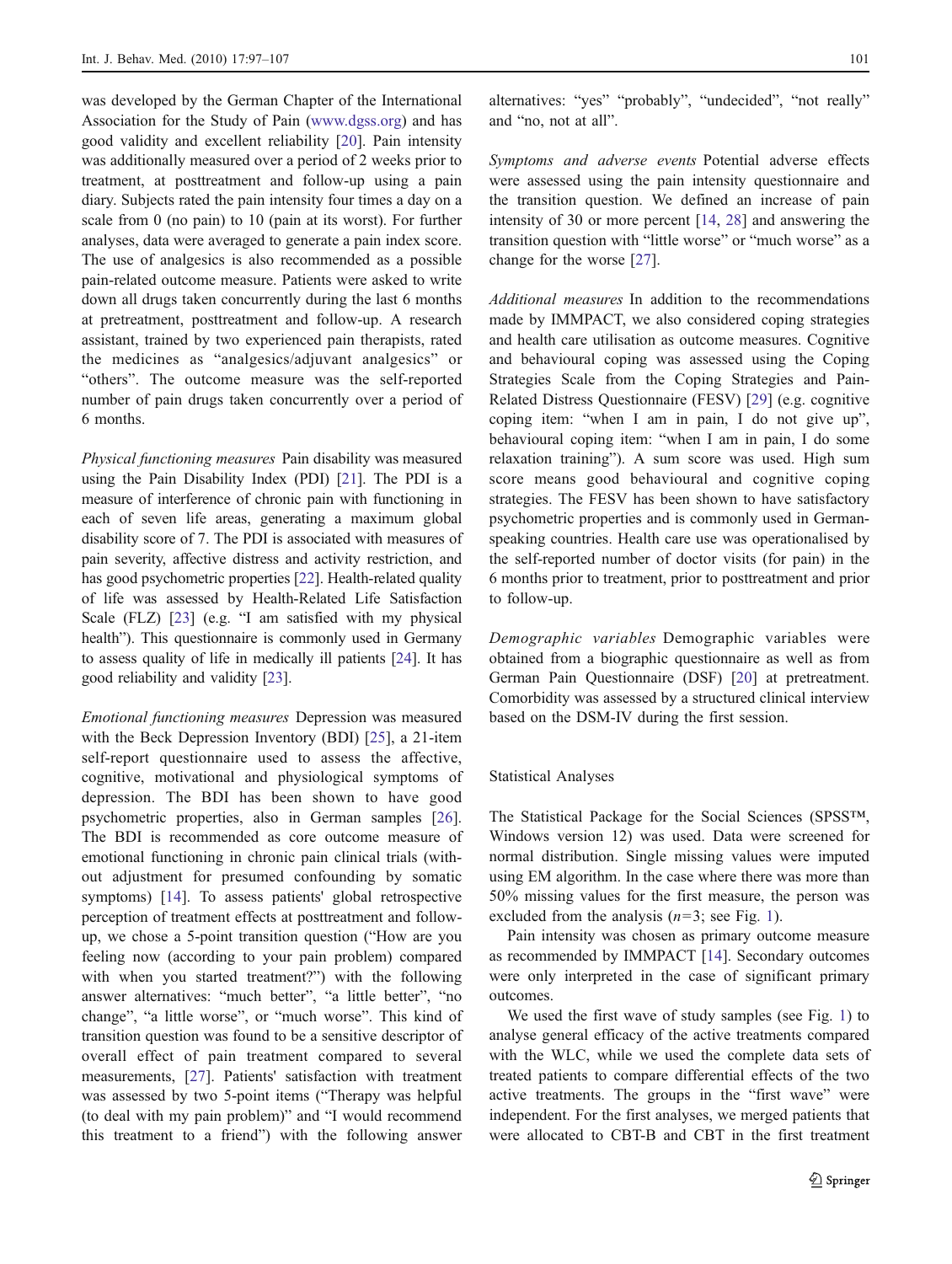102 Int. J. Behav. Med. (2010) 17:97–107

wave to compare them with patients of the WLC. The purpose of combining these two groups was to avoid testing the hypothesis of group differences between CBT and CBT-B twice.

An intention-to-treat approach using the last value carried forward was used including all randomised patients with available baseline measures even if they dropped out of the study. First, the two groups were compared on descriptive statistics and baseline measures with chi-square tests for dichotomous variables and two sample  $t$  tests for continuous variables. Second, we used regression analyses to compute residualised variable change scores (pretreatment vs. posttreatment) for all principal quantitative outcome measures. Third, to test hypothesis A, a 2 (Group)  $\times$  8 (Measures) multivariate analysis of variance (MAN- OVA) was performed to determine treatment effects. Additionally, treatment effect sizes (Cohen's d) were calculated. The ratio of patients that were clinically significantly improved on the primary outcome measure (pain intensity) was determined for both groups and compared using the chi-square test. Following the recommendations of Farrar et al. [30] and Dworkin et al. [14], a pain patient was designated as significantly improved if she or he obtained a reduction in pain intensity of at least 30% (so-called "responder"). The ratios of patients that obtained an increase of pain intensity of 30% and more were also compared between both groups.

To test hypothesis B, we compared all patients that were allocated to CBT-B or CBT in both randomization waves. Patients receiving treatment after the waiting period were

| Characteristics                       | Treatment condition   |                |              |  |  |  |  |
|---------------------------------------|-----------------------|----------------|--------------|--|--|--|--|
|                                       | Total group $(N=116)$ | CBT-B $(n=62)$ | CBT $(n=54)$ |  |  |  |  |
| <b>Sex</b>                            |                       |                |              |  |  |  |  |
| Male                                  | 39 (33.6)             | 21 (33.9)      | 18(33.3)     |  |  |  |  |
| Female                                | 77 (66.4)             | 41 $(66.1)$    | 36 (66.7)    |  |  |  |  |
| Age (years)                           |                       |                |              |  |  |  |  |
| Mean                                  | 48.8 (11.7)           | 48.9 (10.5)    | 48.6(13.1)   |  |  |  |  |
| Living situation                      |                       |                |              |  |  |  |  |
| Living alone                          | 22(25.5)              | 13(21)         | 9(16.7)      |  |  |  |  |
| Cohabiting                            | 94 (74.5)             | 49 (79)        | 45 (83.3)    |  |  |  |  |
| Highest education                     |                       |                |              |  |  |  |  |
| Less than high school                 | 89 (84.5)             | 46 (77.4)      | 50 (92.6)    |  |  |  |  |
| High school/College                   | 18(15.5)              | 14(22.6)       | 4(7.4)       |  |  |  |  |
| Current employment                    |                       |                |              |  |  |  |  |
| Working or in schooling / training    | 71 (61.2)             | 42 (67.7)      | 29 (53.7)    |  |  |  |  |
| Currently able to work                |                       |                |              |  |  |  |  |
| Yes                                   | 43 (60.6)             | 26 (61.9)      | 17 (58.6)    |  |  |  |  |
| N <sub>0</sub>                        | 28 (39.4)             | 16(38.1)       | 12(41.4)     |  |  |  |  |
| Unemployed, retired or homemakers     | 26(22.4)              | 10(16.1)       | 16(29.6)     |  |  |  |  |
| Early retirement due to pain          | 19(16.4)              | 10(16.1)       | 9(16.7)      |  |  |  |  |
| Pain duration (years)                 |                       |                |              |  |  |  |  |
| Mean                                  | 8.1(8.7)              | 7.7(8.3)       | 8.6(9.3)     |  |  |  |  |
| At least one surgery due to pain      |                       |                |              |  |  |  |  |
| Yes                                   | 50 $(43.1)$           | 27(43.5)       | 23(42.6)     |  |  |  |  |
| N <sub>0</sub>                        | 66 (56.9)             | 35(56.5)       | 31(57.4)     |  |  |  |  |
| Daily analgesic intake                |                       |                |              |  |  |  |  |
| Yes                                   | 102 (87.9)            | 52 (83.9)      | 50 (92.6)    |  |  |  |  |
| N <sub>0</sub>                        | 14(12.1)              | 10(16.1)       | 4(7.4)       |  |  |  |  |
| DSM-IV depression diagnosis           |                       |                |              |  |  |  |  |
| Yes                                   | 37 (31.9)             | 18 (29)        | 19(35.2)     |  |  |  |  |
| N <sub>0</sub>                        | 79 (68.1)             | 44 (71)        | 35(64.8)     |  |  |  |  |
| DSM-IV personality disorder diagnosis |                       |                |              |  |  |  |  |
| Yes                                   | 32(27.6)              | 18 (29)        | 14(25.9)     |  |  |  |  |
| No                                    | 84 (72.4)             | 44 (71)        | 40(74.1)     |  |  |  |  |

Table 1 Demographic characteristics for the total group and by treatment condition

Data are expressed as numbers

CBT-B cognitive-behavioural treatment with additional biofeedback elements, CBT cognitive-behavioural treatment, DSM-IV Diagnostic and Statistical Manual of Mental Disorders

 $(\%)$  or as  $M(SD)$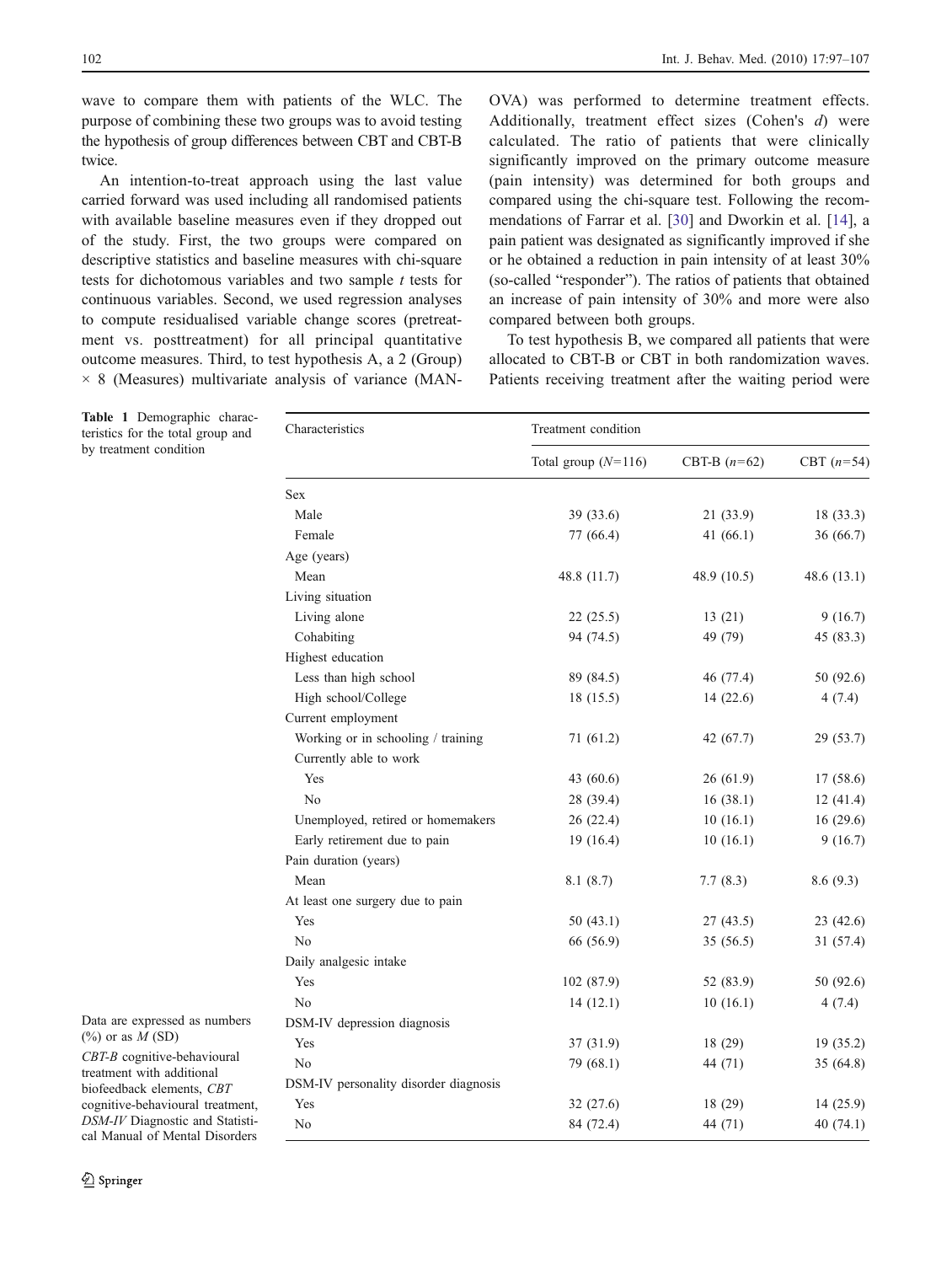merged with patients receiving the corresponding treatment immediately after baseline assessment. For each of the eight continuous variables, a 2 (Group)  $\times$  3 (Time) repeated measures analysis of covariance (ANCOVA; Greenhouse-Geisser corrected) was computed with Group (CBT-B vs. CBT) as the between factor, baseline measure as covariate and Time (pretreatment, posttreatment and follow-up) as the repeated measure. Superiority of CBT-B in comparison to CBT would result in significant Group  $\times$ Time interactions. Treatment effect sizes and confidence intervals were calculated for both groups for pretreatment versus posttreatment and pretreatment versus follow-up, respectively.

A similar procedure was applied for the transition questions and the two items on patients' satisfaction with treatment. For both groups—for pretreatment versus posttreatment and pretreatment versus follow-up—the ratios of patients who reported feeling "much better" or "a little better" and who answered the satisfaction questions with "yes" or "probably" were compared with chi-square tests. Accordingly, the ratios of patients who reported to feel "a little worse" or "worse" and who answered the satisfaction questions with "not really" or "no, not at all" were also compared.

## Results

Enrolment, Participant Characteristics and Baseline Analyses

Figure 1 illustrates the flow of participants through the study. One hundred sixteen patients were randomised to CBT-B, CBT and WLC and were considered as the intention-to-treat sample. After waiting time, patients from WLC were randomised to CBT-B and CBT and received the corresponding treatment.

Of the 128 participants who initiated treatment, 23 (18%) were classified as dropouts. A dropout was defined as any individual who attended at least one session but did not complete the programme (until session 17). CBT-B and CBT did not differ significantly on dropout rates,  $\chi^2$  (1, N= 116)=.72,  $p=0.4$ . An in-depth analysis of dropout reasons and a comparison of dropouts and completers will be reported elsewhere. Sixteen patients (18.6%) were lost to follow-up. CBT-B and CBT did not significantly differ on lost to follow-up rates. Adherence to treatment was high, with only ten single cases in which completers did not keep an appointment without timely cancellation.

Demographic information and pain history characteristics of the final randomised sample are presented in Table 1. CBT-B and CBT together compared with WLC (as used for the analysis of general efficacy) did not differ on any descriptive statistics and baseline measures or dropout rates. CBT-B and CBT (as used for the analysis of superiority of CBT-B over CBT) also did not differ on any descriptive statistics and most of the baseline measures except for significantly higher pain disability scores (PDI) in CBT group at pretreatment,  $t(114)=-2.27, p<0.05$ .

There were no differences between the four therapists concerning the effects on outcome variables or dropout rates. There were no differences in method of subject recruitment (i.e. outpatient anaesthesiology centres, general practitioners and self-referral) between CBT-B and CBT against WLC as well as CBT-B against CBT.

Table 2 Group means (and standard deviations) and effect sizes (and confidence intervals) on main outcome measures before and after treatment for the intention-to-treat study groups

| Measure                                 | $CBT+CBT-B(n=65)$ |             | Waitlist $(n=51)$ |             |           |                     |
|-----------------------------------------|-------------------|-------------|-------------------|-------------|-----------|---------------------|
|                                         | Pretherapy        | Posttherapy | Pretherapy        | Posttherapy | ES        | $F(\text{group})$   |
| Pain Intensity Questionnaire $(0-10)$   | 5.9(1.7)          | 4.6 $(1.9)$ | 6.3(1.7)          | 5.73(1.7)   | .66       | $F(1, 114)=9.11*$   |
| Pain diary $(0-10)$                     | 4.5(1.9)          | 3.9(1.9)    | 4.8 $(2)$         | 4.9(1.8)    | .55       | $F(1, 114)=8.15*$   |
| Number of pain drugs taken concurrently | 4.6(2.4)          | 3.4(2.2)    | 3.9(2.7)          | 3.9(3)      | .17       | $F(1, 114)=7.41*$   |
| Pain Disability Index                   | 4.6(2.1)          | 3.9(2.2)    | 4.6(1.9)          | 4.4 $(2)$   | .25       | $F(1, 114)=4.26*$   |
| Health-Related Life Satisfaction Scale  | 23.1(8.2)         | 27.7(8.9)   | 23.2(7.4)         | 24.9(8.1)   | .35       | $F(1, 114)=5.47*$   |
| Beck Depression Inventory               | 16.3(9.6)         | 13.3(10.2)  | 15.7(7.6)         | 15.1(7.5)   | .24       | $F(1, 114)=5.33*$   |
| Coping Strategies Scale                 | 69.8 (21.9)       | 87.3 (23.6) | 71.2 (17.1)       | 72.8(18.6)  | .80       | $F(1, 114)=15.18**$ |
| Number of doctor visits                 | 11(9)             | 7.7(7.5)    | 8.4(6.1)          | 8.2(6.4)    | $\cdot$ 1 | $F(1, 114)=1.84$    |

Values are expressed as M (SD). For all scales, except for the Health-Related Life Satisfaction Scale and the Coping Strategies Questionnaire, a lower score is better

CBT-B cognitive-behavioural treatment with additional biofeedback elements, CBT cognitive-behavioural treatment, ES effect size

 $*_{p<.05}$   $*_{p<.001}$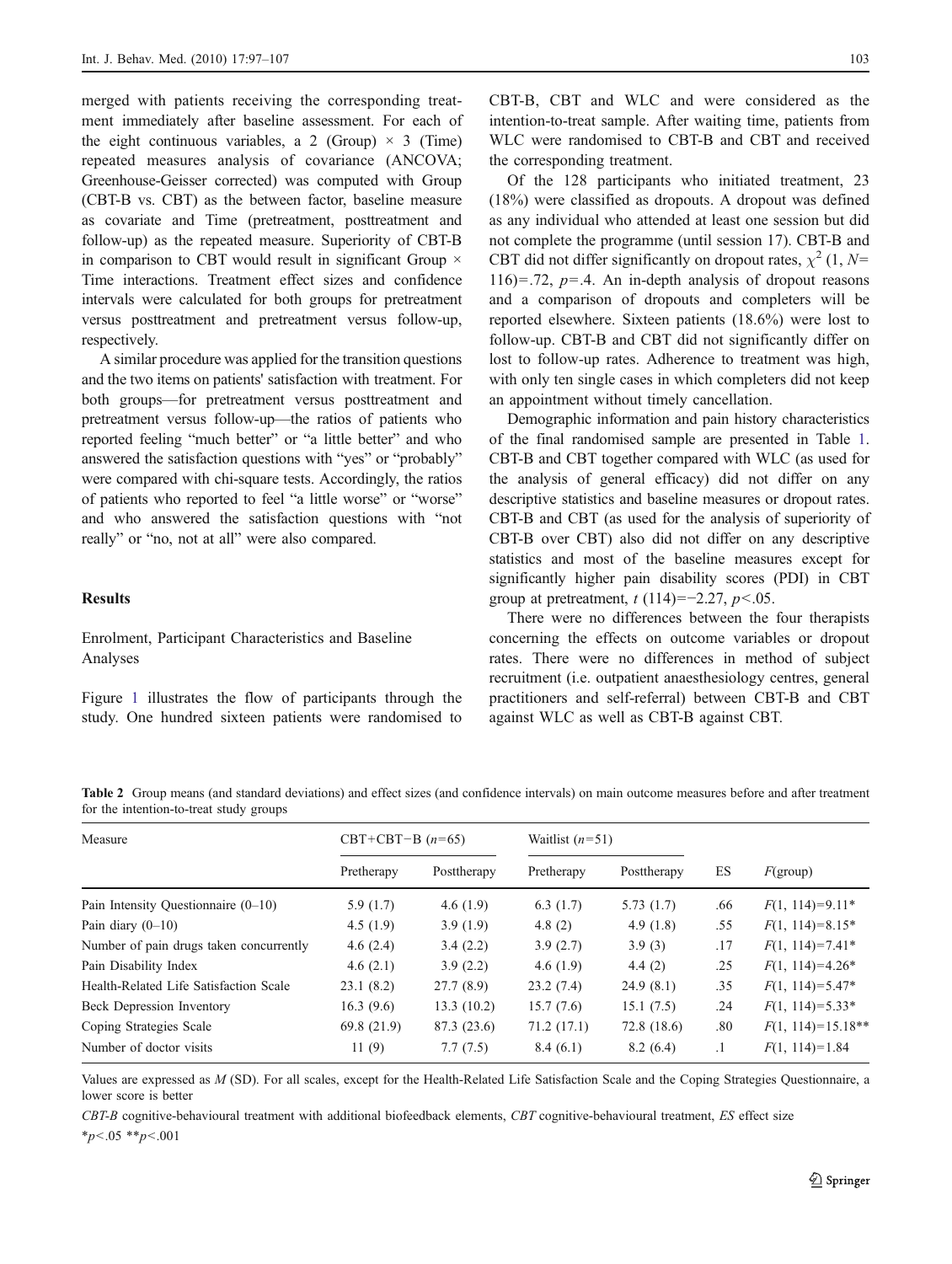#### General Efficacy

MANOVA revealed the expected significant main effects for Group for all residualised change scores except for number of doctor visits (see Table 2). The effect sizes in Table 2 refer to the difference between the two treatments versus WCL. Additionally, in the CBT-B plus CBT group, significantly more patients (22 of 65=33.85%) than in the WLC group (seven of  $51=13.73\%$ ) were classified as clinically significantly improved,  $\chi^2$  (1, N=116)=22.21, p <.001. In CBT-B plus CBT group, two of 65 patients (3.08%) obtained an increase of pain intensity of at least 30% from pretreatment to posttreatment, while in the WLC group, five of 51 patients (9.8%) worsened in terms of average pain intensity,  $\chi^2$  (1, N=116)=3.32, p=.07.

Comparison of CBT-B Versus CBT

#### Intention-to-Treat Analyses

Table 3 shows means, standard deviations and effect sizes for continuous outcome measures for pretreatment, posttreatment and follow-up for CBT-B and CBT. Repeated measures ANCOVAS with baseline measure as a covariate showed that there were significant main effects of time on primary outcome measure: Pain Intensity Questionnaire, F  $(1.57, 177.98)=3.45, p=.043$ . There were also significant main effects of time and on some of secondary outcome measures: pain diary,  $F(1.85, 207.08)=3.3, p=0.041;$ Health-Related Life Satisfaction Scale,  $F(1.63, 184.61)$ = 22.26,  $p<.001$ ; number of pain drugs taken concurrently:  $F(1.9, 133.32)=1.29, p=.28$ ; Coping Strategies Scale, F  $(1.96, 221.12)=58.73, p<0.01$ ; number of doctor visits, F  $(1.66, 186.64)=8.8, p<0.01$ . There were no further significant effects. There was no significant Group  $\times$ Time interaction effects concerning primary outcome measure, revealing that the efficacy of the two treatments was highly comparable: Pain Intensity Questionnaire, F  $(1.57, 177.98) = 0.22$ ,  $p = 0.75$ . Only one secondary outcome effect was significant: Patients in the CBT-B condition visited their doctors less frequently than patients in the CBT condition at 6-month follow-up: number of doctor visits,  $F(1.66, 186.64)=4.13$ ,  $p=0.024$ . This will not be further interpreted due to non significant effects concerning primary outcome. There were no further significant effects. Table 4 shows comparisons of ratios of clinically significantly improved patients, patients who significantly deteriorated, patients' retrospective perception of treatment effects and treatment satisfaction for pretreatment versus posttreatment and pretreatment versus follow-up for CBT-B and CBT. Chi-square tests revealed no differences concerning these measures between CBT-B and CBT.

| Pretherapy Posttherapy Follow-up<br>81.9 (21.1)<br>5.1 $(2.2)$<br>3.6(2.1)<br>15(9.1)<br>4.4 (2.1)<br>26.7 (10)<br>4.2(2)<br>85.3 (22.4)<br>7.4(7.3)<br>5.1 (2.1)<br>14.5(9.5)<br>4.2 (1.9)<br>3.5(2.2)<br>4.2 (2.2)<br>26.1 (9)<br>CBT $(n=54)$<br>10.5(9.3)<br>(1.9)<br>4.6 (1.9)<br>4.6 (2.4)<br>5(2.1)<br>22.4 (7.9)<br>17.1(9.1)<br>68.9 (20)<br>$.31(.06-.56)$ $.07(-.18-.32)$<br>$.38(.12 - .64)$ $.62(.35 - .89)$<br>$.33$ (.07–.59) $.33$ (.07–.59)<br>$.44(.18-.70)$ $.39(.13-.65)$<br>$.39(.13 - .65)$ $.39(.13 - .65)$<br>$.35(09 - 61)$ $.26(01 - 51)$<br>61 $(.34 - .88)$ $.69$ $(.41 - .97)$<br>$(57 \ (-39 - 95) \ (-33 - 87)$<br>$(95%$ CI)<br>ES FU<br>(95% CI)<br>ES Tr<br>Pretherapy Posttherapy Follow-up<br>4.7(2.1)<br>87.4 (24.1)<br>4.9(5.2)<br>3.9 (7.6)<br>12.9(8.9)<br>4.1(2)<br>3.5(2)<br>28.5(9)<br>$72.9(20.9)$ 85.6 $(21.7)$<br>6.6(6.5)<br>(8.8)<br>4.6 (1.9)<br>(1.8)<br>3.2(2.4)<br>(8.2)<br>3.4(2)<br>28.5<br>12.1<br>$\frac{1}{4}$<br>CBT-B $(n=62)$<br>9.2(6.9)<br>5.6 (1.5)<br>15 (8.2)<br>4.7 (1.8)<br>4.1 (2.9)<br>25.3 (8.3)<br>4.2(1.8)<br>Number of pain drugs taken concurrently<br>Health-Related Life Satisfaction Scale<br>Pain Intensity Questionnaire (0-10)<br><b>Beck Depression Inventory</b><br>Coping Strategies Scale<br>Number of doctor visits<br>Pain Disability Index<br>Pain diary (0-10) | Measure | Intent-to-treat sample |  |  |  |                                 |                     |
|--------------------------------------------------------------------------------------------------------------------------------------------------------------------------------------------------------------------------------------------------------------------------------------------------------------------------------------------------------------------------------------------------------------------------------------------------------------------------------------------------------------------------------------------------------------------------------------------------------------------------------------------------------------------------------------------------------------------------------------------------------------------------------------------------------------------------------------------------------------------------------------------------------------------------------------------------------------------------------------------------------------------------------------------------------------------------------------------------------------------------------------------------------------------------------------------------------------------------------------------------------------------------------------------------------------------------------------------------------|---------|------------------------|--|--|--|---------------------------------|---------------------|
|                                                                                                                                                                                                                                                                                                                                                                                                                                                                                                                                                                                                                                                                                                                                                                                                                                                                                                                                                                                                                                                                                                                                                                                                                                                                                                                                                        |         |                        |  |  |  |                                 |                     |
|                                                                                                                                                                                                                                                                                                                                                                                                                                                                                                                                                                                                                                                                                                                                                                                                                                                                                                                                                                                                                                                                                                                                                                                                                                                                                                                                                        |         |                        |  |  |  | $(95%$ CI)<br>ES Tr             | $(95%$ CI)<br>ES FU |
|                                                                                                                                                                                                                                                                                                                                                                                                                                                                                                                                                                                                                                                                                                                                                                                                                                                                                                                                                                                                                                                                                                                                                                                                                                                                                                                                                        |         |                        |  |  |  | $.47(.19 - .75)$                | $.47(.19 - .75)$    |
|                                                                                                                                                                                                                                                                                                                                                                                                                                                                                                                                                                                                                                                                                                                                                                                                                                                                                                                                                                                                                                                                                                                                                                                                                                                                                                                                                        |         |                        |  |  |  | .21 $(-.06-48)$ .21 $(-.06-48)$ |                     |
|                                                                                                                                                                                                                                                                                                                                                                                                                                                                                                                                                                                                                                                                                                                                                                                                                                                                                                                                                                                                                                                                                                                                                                                                                                                                                                                                                        |         |                        |  |  |  | $.46(.18-.74)$                  | $.42(.14 - 70)$     |
|                                                                                                                                                                                                                                                                                                                                                                                                                                                                                                                                                                                                                                                                                                                                                                                                                                                                                                                                                                                                                                                                                                                                                                                                                                                                                                                                                        |         |                        |  |  |  | $.38(.10 - .66)$                | $.29(02 - 56)$      |
|                                                                                                                                                                                                                                                                                                                                                                                                                                                                                                                                                                                                                                                                                                                                                                                                                                                                                                                                                                                                                                                                                                                                                                                                                                                                                                                                                        |         |                        |  |  |  | $.47(.19 - .75)$                | $54(.25 - .83)$     |
|                                                                                                                                                                                                                                                                                                                                                                                                                                                                                                                                                                                                                                                                                                                                                                                                                                                                                                                                                                                                                                                                                                                                                                                                                                                                                                                                                        |         |                        |  |  |  | $.29(.02 - 56)$                 | $.23 (-.04 - 50)$   |
|                                                                                                                                                                                                                                                                                                                                                                                                                                                                                                                                                                                                                                                                                                                                                                                                                                                                                                                                                                                                                                                                                                                                                                                                                                                                                                                                                        |         |                        |  |  |  | $.82(.51 - 1.13)$               | $.65(.36-.94)$      |
|                                                                                                                                                                                                                                                                                                                                                                                                                                                                                                                                                                                                                                                                                                                                                                                                                                                                                                                                                                                                                                                                                                                                                                                                                                                                                                                                                        |         |                        |  |  |  | $8.1(8.1)$ .33 (.06-.60)        | $.26$ (-0.1-53)     |
| Values are expressed as M (SD). For all scales, except for the Health-Related Life Satisfaction Scale and the Coping Strategies Questionnaire, a lower score is better                                                                                                                                                                                                                                                                                                                                                                                                                                                                                                                                                                                                                                                                                                                                                                                                                                                                                                                                                                                                                                                                                                                                                                                 |         |                        |  |  |  |                                 |                     |

Table 3 Group means (and standard deviations), effect sizes (and confidence intervals) on main outcome measures before and after treatment and at 6 months of follow-up (ITT)

intervals) on

confidence

means (and standard deviations), effect sizes (and

Group  $\ddot{\phantom{0}}$ Table .

main

outcome

 $(TT)$ 

6 months of follow-up

 $\ddot{a}$ and:

measures before and after treatment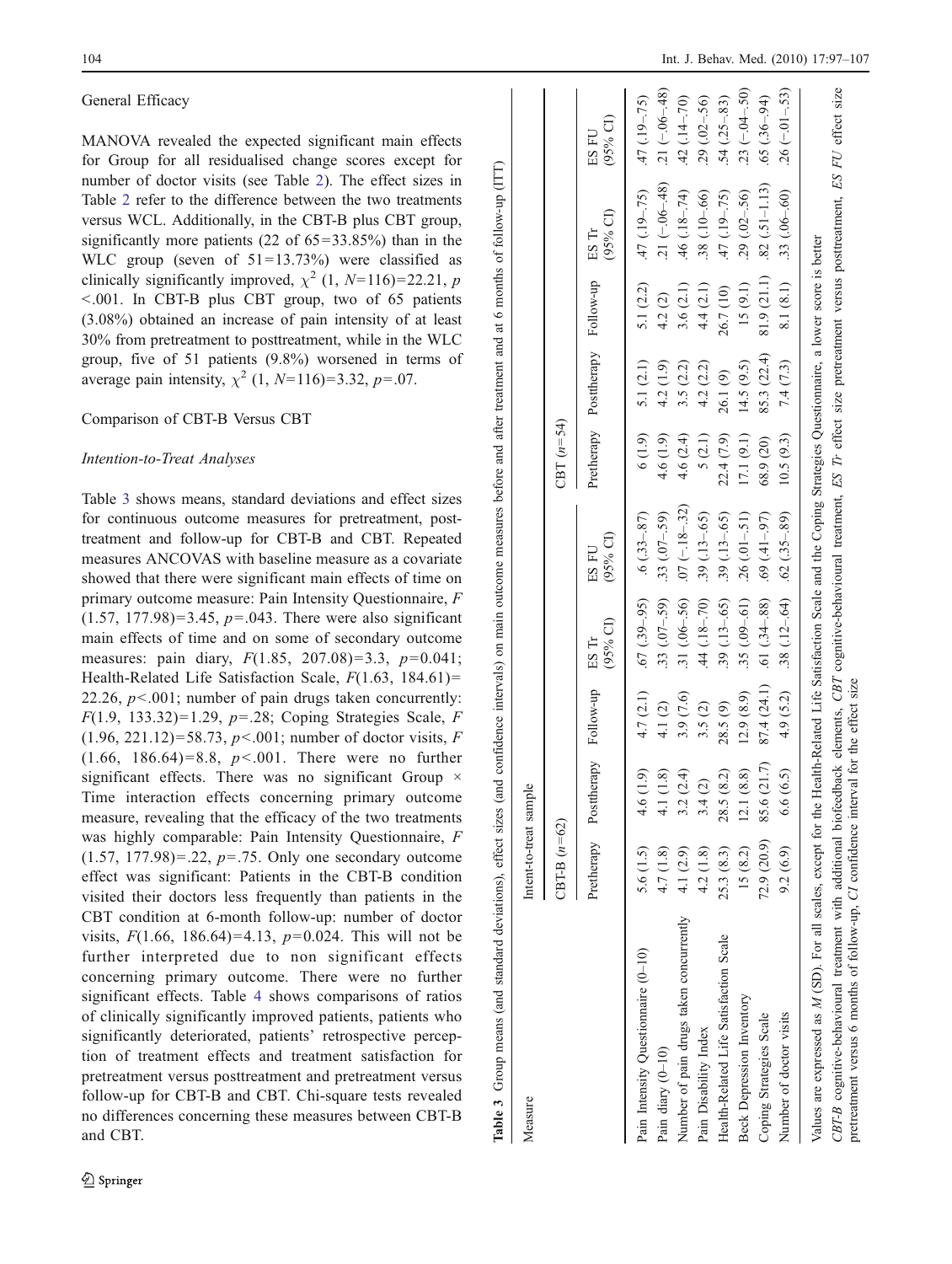patients, patients' retrospective perception of treatment effects and Table 4 Comparison of numbers (and percentages) of clinically

Table 4 Comparison of numbers (and percentages) of clinically treatment satisfaction for pretreatment versus posttreatment and significantly improved patients, clinically significantly worsened posttreatment versus follow-up for CBT-B and CBT posttreatment versus follow-up for CBT-B and CBT

| Measure                                                                     | Pretherapy versus posttherapy |            |                                            | Prettherapy versus FU |            |                                            |
|-----------------------------------------------------------------------------|-------------------------------|------------|--------------------------------------------|-----------------------|------------|--------------------------------------------|
|                                                                             | CBT-B                         | <b>CBT</b> | $\chi^2$                                   | CBT-B                 | <b>CBT</b> | $\chi^2$                                   |
| Average pain decrease of at least 30% (intent-to-treat)                     | 18(29)                        |            | 16 (29.6) $\chi^2$ (1, N=116)=.01          |                       |            | 18 (29) 13 (24.1) $\chi^2$ (1, N=116)=.64  |
| Average pain increase of at least 30% (intent-to-treat)                     | 2(3.2)                        |            | 4 (7.4) $\chi^2$ (1, N=116)=1.58           | 3(4.8)                |            | 3 (5.6) $\chi^2$ (1, N=116)=.07            |
| Average pain decrease of at least 30% (completer)                           |                               |            | 18 (36.7) 16 (38.1) $\chi^2$ (1, N=91)=.04 |                       |            | 18 (36.7) 13 (31) $\chi^2$ (1, N=91)=.58   |
| Average pain increase of at least 30% (completer)                           | 2(4.1)                        |            | 4 (9.5) $\chi^2$ (1, N=91)=3.14            | 3(6.1)                |            | 3 (7.1) $\chi^2$ (1, N=91)=.08             |
| Rating of global improvement: feeling "a little better" or<br>"much better" |                               |            | 36 (73.5) 32 (76.2) $\chi^2$ (1, N=91)=.16 |                       |            | 29 (70.7) 24 (75) $\chi^2$ (1, N=73)=.4    |
| Rating of global improvement: feeling "a little worse" or<br>"worse"        |                               |            | 2 (4.1) 3 (7.1) $\chi^2$ (1, N=91)=.68     |                       |            | 1 (2.4) 3 (9.4) $\chi^2$ (1, N=73)=.2.3    |
| Therapy was helpful: "yes" or "probably"                                    |                               |            | 46 (93.9) 38 (95) $\chi^2$ (1, N=91)=.13   |                       |            | 40 (97.6) 28 (96.6) $\chi^2$ (1, N=73)=.12 |
| I would recommend treatment to a friend: "yes" or<br>"probably"             |                               |            | 46 (93.9) 37 (92.5) $\chi^2$ (1, N=91)=.13 |                       |            | 40 (97.6) 28 (96.6) $\chi^2$ (1, N=73)=.12 |

Values are expressed as absolute numbers (%). For ratings of global improvement and treatment satisfaction, only completer data were included  $CBT-B$  cognitive-behavioural treatment with additional biofeedback elements,  $CBT$  cognitive-behavioural treatment,  $FU$  6 months of follow-up

#### **Discussion**

The present study was designed to examine the impact of biofeedback tools within cognitive-behavioural treatment of chronic back pain.

The hypothesis that CBT and CBT-B for chronic pain would be effective in comparison to WLC received support across most measures of pain intensity and related symptomatology. But, contrary to our expectations, including biofeedback to cognitive-behavioural treatment did not result in improved outcomes at either posttreatment or at 6 months of follow-up, which confirms earlier reports of Newton-John et al. [7] including a small sample of mildly disabled patients. We could confirm this finding for a larger and highly disabled sample, comparable to sample described by McCracken et al. [31].

Our results indicate that EMG biofeedback might be not necessary to reach improved efficacy of CBT in chronic back pain. However, some caution should be exercised when interpreting the results of the present study. Flor and Birbaumer [5] demonstrated that differences between EMG biofeedback and CBT tend to increase over time, with the most marked differences appearing at 2-year follow-up. These effects of biofeedback probably occur due to continued practice and application of self-regulation skills at home causing long-term changes of habits concerning postures or tensed muscles. Therefore, the possibility remains that differences will be found at 2-year follow-up. Further, the lack of significant difference between treatments may have been due to unknown non-specific factors or ceiling effects that occur when two powerful active treatments are compared. The sample size could also be insufficient to detect some smaller differences between groups: for some variables in our study, mean scores of change differed between the two interventions, despite not reaching statistical significance. Furthermore, it should be kept in mind that if two treatments have comparable efficacy, this does not imply that the same patients would benefit from both treatments, and that the process of change is identical. Further predictor and process analyses are needed to define criteria outlining who benefits from CBT and who benefits from additional biofeedback components. According to the verbal feedback of patients of the biofeedback group, it seems that they were more motivated to accept psychological interventions, despite an initial reluctance. However, we were unable to show any specific benefits in acceptance or outcome.

The present study has several limitations. We did not rate video tapes of therapy sessions systematically, although all treatments were supervised and examples of videotapes were checked for treatment fidelity in supervision sessions. The allocation of patients to therapists was not fully randomised. All included measures were self-reported and thus could be biased by social desirability. Neither patients nor therapists were blinded to the purpose of the study, although this apparently did not influence outcomes in favour of the main hypothesis. These and other shortcomings could have had an impact on findings and should be considered while interpreting the data.

Our study also exhibits several strengths. We could meet and report on most of the requirements for efficacy studies [15] by concurrently guarantying high generalisability of the results as demanded for effectiveness studies. We provided convincing external validity, as our participants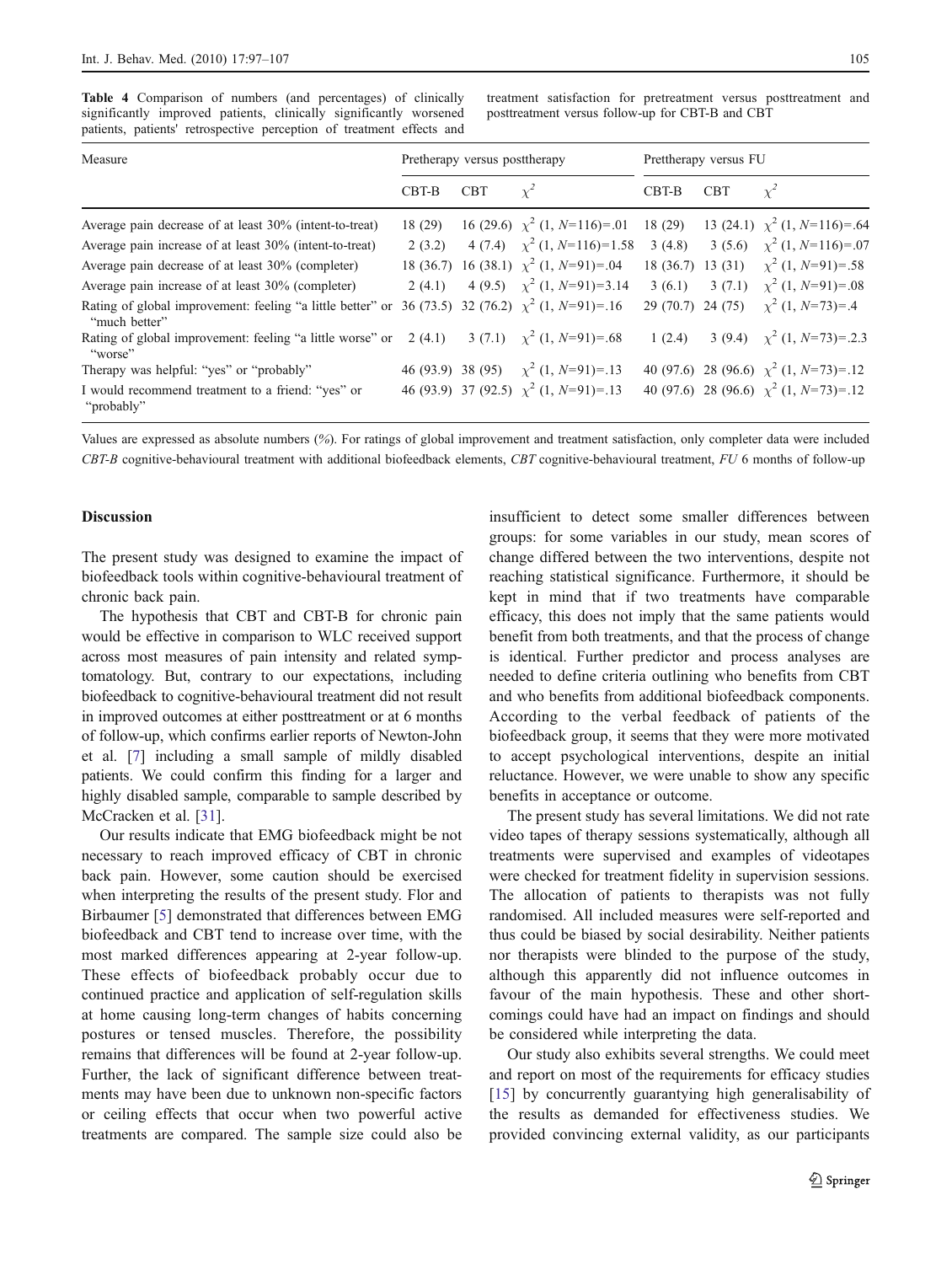were typical referrals from GPs and medical specialists treated through typical treatment paths of the health care system. Many patients with low education status, comorbid depression, or high sickness leave, as well as half of the patients with histories of back surgery are just a few features underlining the external validity of our results. Additionally to comparing two treatments, we added a waitlist control group to enhance the quantitative evaluation of treatment efficacy. To our knowledge, our study is the first one designed to answer the important question of additional effects of biofeedback in chronic pain with a sufficiently powered sample size.

When interpreting the effects of cognitive-behavioural treatments, we should keep in mind that chronic pain is caused and maintained by a complex interaction of many individual, psychosocial and occupational factors [32, 33]. Only parts of these factors can be addressed by psychological interventions. For this reason, the recommended treatment for patients with chronic back pain is multidisciplinary intervention incorporating multiple treatment components, such as physical exercises and biopsychosocial and cognitive-behavioural interventions [34].

In conclusion, biofeedback ingredients did not lead to improved outcome of a psychological intervention. Both treatment packages are possible and powerful options to improve the health status of chronic back pain patients.

Conflicts of interest There are no conflicts of interest.

# References

- 1. Schmidt CO, Raspe H, Pfingsten M, Hasenbring M, Basler HD, Eich W, et al. Back pain in the German adult population: prevalence, severity, and sociodemographic correlates in a multiregional survey. Spine. 2007;32:2005–11.
- 2. Hoffman BM, Papas RK, Chatkoff DK, Kerns RD. Meta-analysis of psychological interventions for chronic low back pain. Health Psychol. 2007;26:1–9.
- 3. van Tulder MW, Ostelo R, Vlaeyen JW, Linton SJ, Morley SJ, Assendelft WJ. Behavioral treatment for chronic low back pain: a systematic review within the framework of the Cochrane Back Review Group. Spine. 2001;26:270–81.
- 4. Nigl AJ. A comparison of binary and analog EMG feedback techniques in the treatment of low back pain. Am J Clin Biofeedback. 1981;4:25–31.
- 5. Flor H, Birbaumer N. Comparison of the efficacy of electromyographic biofeedback, cognitive-behavioral therapy, and conservative medical interventions in the treatment of chronic musculoskeletal pain. J Consult Clin Psychol. 1993;61:653–8.
- 6. Kroener-Herwig B, Beck A. An exploratory study of biofeedback for chronic low back pain. Br J Th Rehab. 2000;7:134–42.
- 7. Newton-John TR, Spence SH, Schotte D. Cognitive-behavioural therapy versus EMG biofeedback in the treatment of chronic low back pain. Behav Res Ther. 1995;33:691–7.
- 8. Hemingway MA, Biedermann HJ, Inglis J. Electromyographic recordings of paraspinal muscles: variations related to subcutaneous tissue thickness. Biofeedback Self Regul. 1995;20:39–49.
- 9. Keefe FJ, Shapira B. EMG-assisted relaxation training in the management of chronic low back pain. Am J Clin Biofeedback. 1981;4:93–103.
- 10. Nouwen A. EMG biofeedback used to reduce standing levels of paraspinal muscle tension in chronic low back pain. Pain. 1983;17:353–60.
- 11. Stuckey SJ, Jacobs A, Goldfarb J. EMG biofeedback training, relaxation training, and placebo for the relief of chronic back pain. Percept Mot Skills. 1986;63:1023–36.
- 12. Bush C, Ditto B, Feuerstein M. A controlled evaluation of paraspinal EMG biofeedback in the treatment of chronic low back pain. Health Psychol. 1985;4:307–21.
- 13. Large RG, Lamb AM. Electromyographic (EMG) feedback in chronic musculoskeletal pain: a controlled trial. Pain. 1983;17:167–77.
- 14. Dworkin RH, Turk DC, Farrar JT, Haythornthwaite JA, Jensen MP, Katz NP, et al. Core outcome measures for chronic pain clinical trials: IMMPACT recommendations. Pain. 2005;113:9–19.
- 15. Yates SL, Morley S, Eccleston C, Williams ACD. A scale for rating the quality of psychological trials for pain. Pain. 2005;117:314–25.
- 16. Cohen J. Statistical power analysis for the behavioral sciences. 2nd ed. Hillsdale: Lawrence Erlbaum Associates; 1988.
- 17. Faul F, Erdfelder E, Lang AG, Buchner A. G\*Power 3: a flexible statistical power analysis program for the social, behavioral, and biomedical sciences. Behav Res Methods. 2007;39:175–91.
- 18. Flor H, Turk DC. Psychophysiology of chronic pain: do chronic pain patients exhibit symptom-specific psychophysiological responses? Psychol Bullet. 1989;105:215–59.
- 19. Cram JR, Kasman GS, Holtz J. Introduction to surface electromyography. Gaithersburg: Aspen; 1998.
- 20. Nagel B, Gerbershagen HU, Lindena G, Pfingsten M. Entwicklung und empirische Uberprufung des Deutschen Schmerzfragebogens der DGSS. Schmerz. 2002;16:263–70.
- 21. Pollard CA. Preliminary validity study of the Pain Disability Index. Percept Mot Skills. 1986;59:974.
- 22. Tait RC, Chibnall JT, Krause S. The pain disability index: psychometric properties. Pain. 1990;40:171–82.
- 23. Myrtek M. Life satisfaction, illness behaviour, and rehabilitation outcome: results of a one year follow-up study with cardiac patients. Int J Rehabil Res. 1987;10:373–82.
- 24. Myrtek M, Fichtler A, Konig K, Brugner G, Muller W. Differences between patients with asymptomatic and symptomatic myocardial infarction: the relevance of psychological factors. Eur Heart J. 1994;15:311–7.
- 25. Beck AT, Steer RA, Garbin MG. Psychometric properties of the Beck Depression Inventory: twenty-five years of evaluation. Clin Psych Rev. 1988;8:77–100.
- 26. Hautzinger M. Das Beck-Depressioninventar (BDI) in der Klinik The German version of the Beck Depression Inventory (BDI) in clinical use. Nervenarzt. 1991;62:689–96.
- 27. Lauridsen HH, Hartvigsen J, Korsholm L, Grunnet Nilsson N, Manniche C. Choice of external criteria in back pain research: Does it matter? Recommendations based on analysis of responsiveness. Pain. 2007;131:112–20.
- 28. Morley S, Williams A, Hussain S. Estimating the clinical effectiveness of cognitive behavioural therapy in the clinic: Evaluation of a CBT informed pain management programme. Pain. 2008;137:670–80.
- 29. Geissner E. Dimensionen der Verarbeitung chronischer Schmerzen-Eine Replikationsstudie. Z Klin Psychol Psychopathol Psychother. 1992;40:20–33.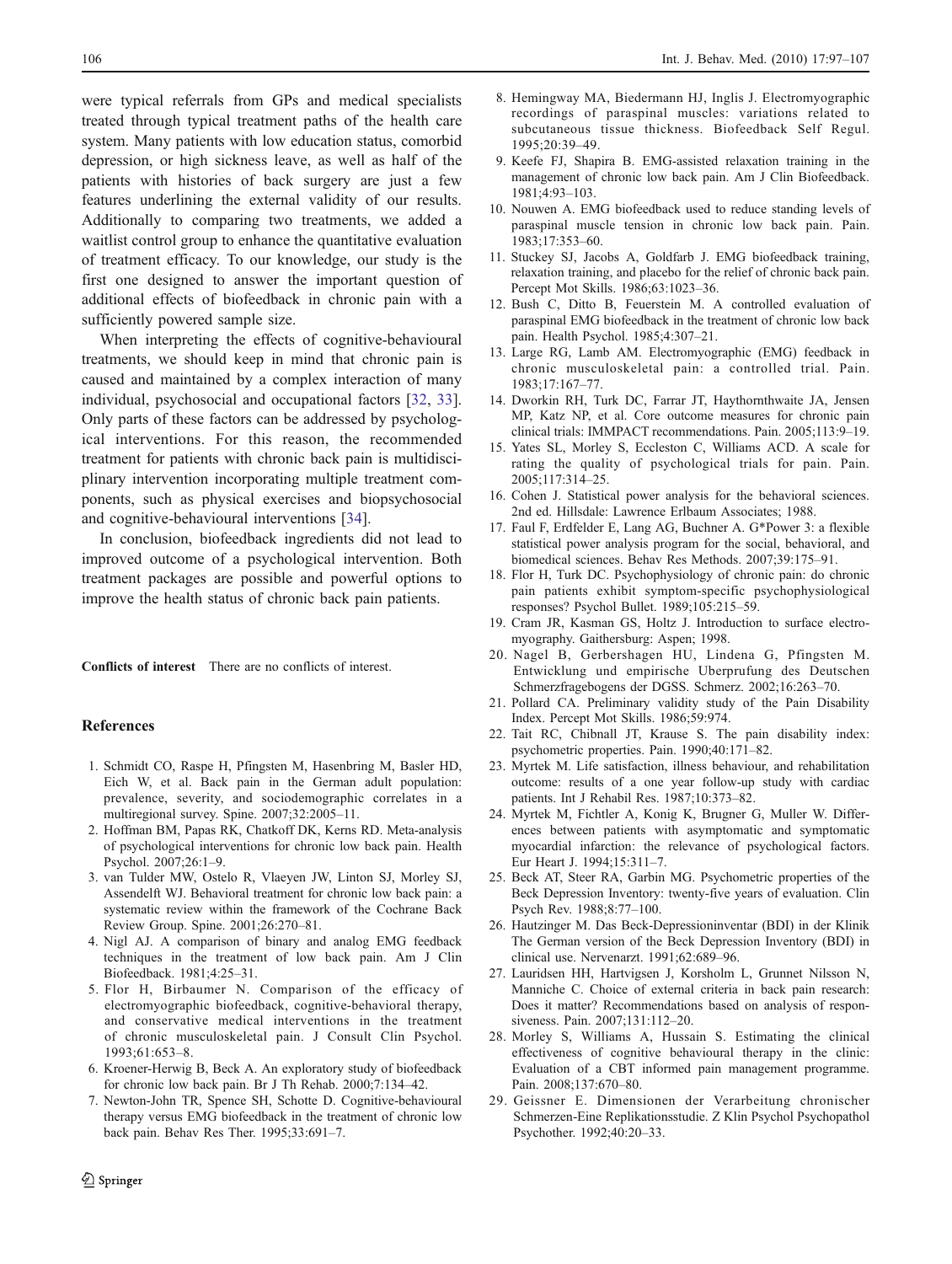- 30. Farrar JT, Young JP Jr, LaMoreaux L, Werth JL, Poole RM. Clinical importance of changes in chronic pain intensity measured on an 11-point numerical pain rating scale. Pain. 2001;94:149–58.
- 31. McCracken LM, Vowles KE, Eccleston C. Acceptance-based treatment for persons with complex, long standing chronic pain: a preliminary analysis of treatment outcome in comparison to a waiting phase. Behav Res Ther. 2005;43:1335–46.
- 32. van Tulder M, Koes B, Bombardier C. Low back pain. Clin Rheumatol. 2002;16:761–75.
- 33. Linton SJ. A review of psychological risk factors in back and neck pain. Spine. 2000;25:1148–56.
- 34. Buchner M, Zahlten Hinguranage A, Schiltenwolf M, Neubauer E. Therapy outcome after multidisciplinary treatment for chronic neck and chronic low back pain: a prospective clinical study in 365 patients. Scand J Rheumatol. 2006;35:363–7.